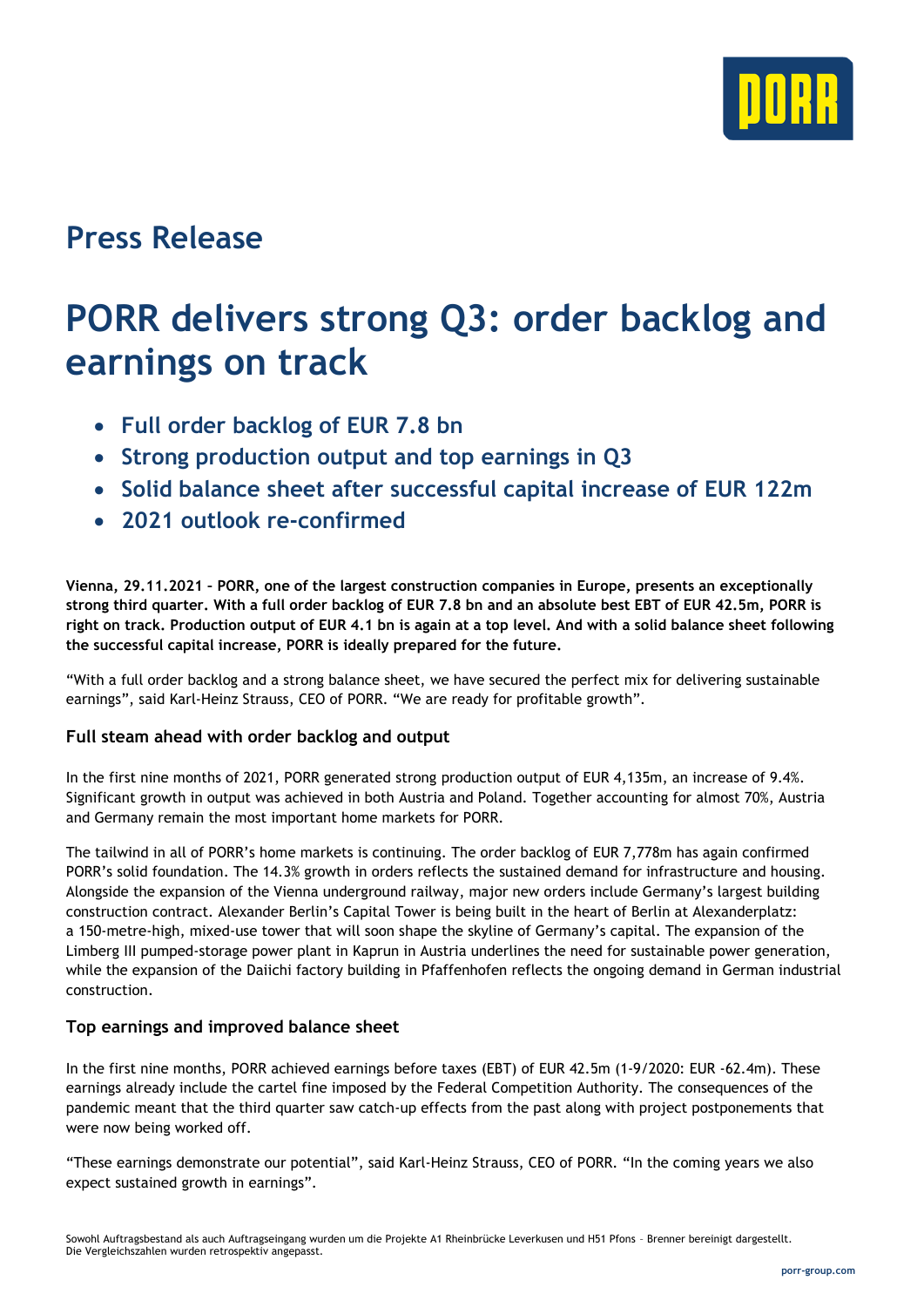

Compared to the same date last year, net debt decreased by 27.4% to EUR 315m. As of 30 September 2021, equity totalled EUR 645m (equity ratio: 17.1%). When the successful capital increase completed in November is applied, the equity ratio stands at 19.5%. PORR's total assets amounted to EUR 3,786m as of 30 September 2021.

#### **Solid basis for growth**

At the start of November, PORR successfully completed its capital increase. In the course of a public offering in Austria followed by a private placement for international investors, PORR placed its shares and generated gross proceeds of EUR 122.2m. This is set to bring PORR within its stated corridor of 20% to 25% for its equity ratio by year-end.

The 2014-2021 hybrid bond was redeemed in October to improve the equity structure. The 2017-2021 hybrid bond was refinanced in November via the issue of a new hybrid bond worth EUR 50m.

#### **2021 outlook confirmed**

On the basis of the good earnings growth in the first nine months of 2021 and despite the settlement reached with the Federal Competition Authority in Q3, the Executive Board continues to forecast production output for the full-year 2021 of EUR 5.3 bn to EUR 5.5 bn and a positive EBT margin of +1.3% to +1.5%. The Executive Board is optimistic that that the measures implemented will improve earning power and sustainably return it to the level it was at before the coronavirus pandemic. The assessment of future business performance is based on current targets in the individual areas as well as the opportunities and risks currently prevailing in the respective markets.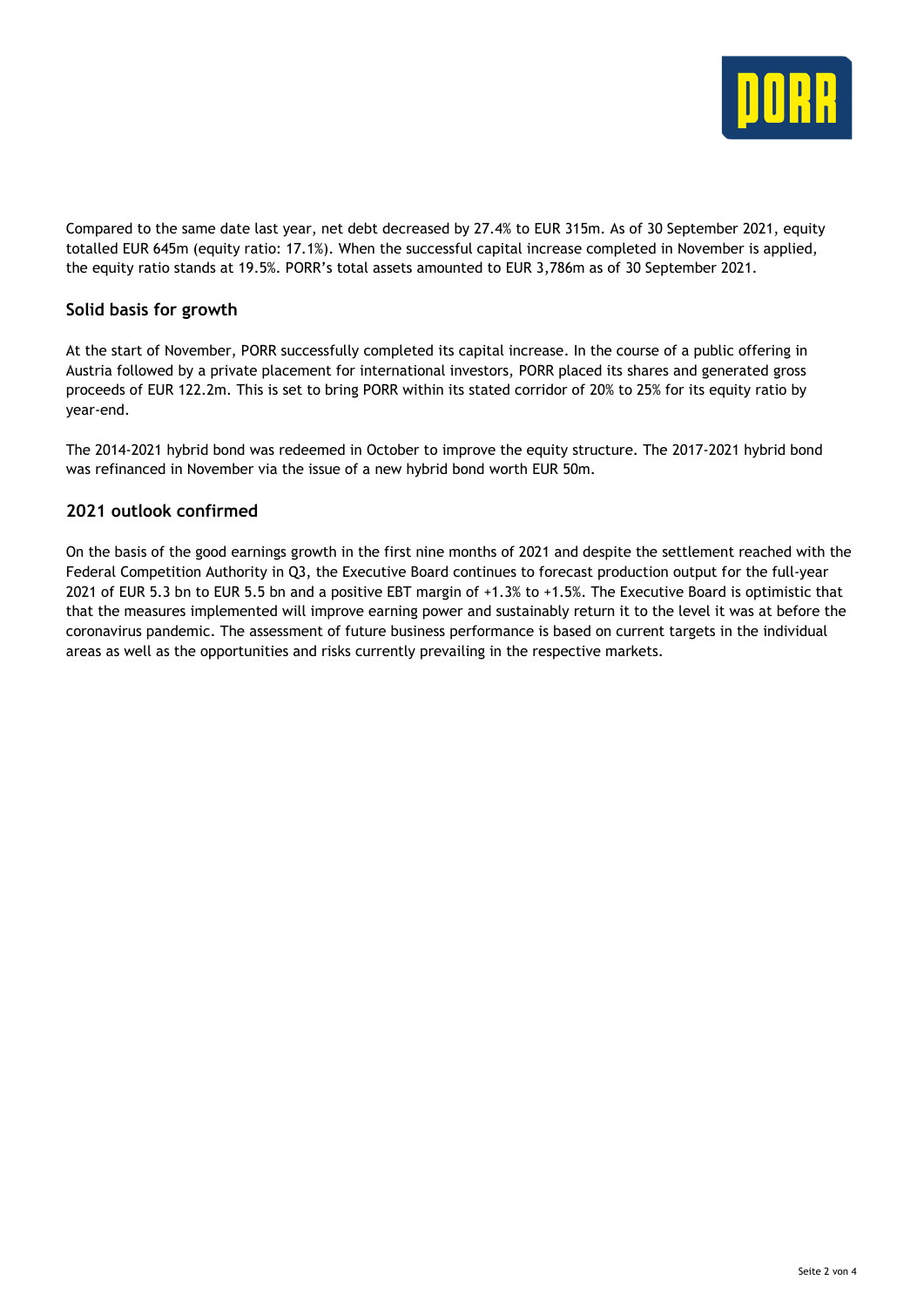

### **Facts and figures at a glance**

| Key performance indicators (EURm)     | 1-9/2021   | % Δ             | 1-9/2020   |
|---------------------------------------|------------|-----------------|------------|
| Production output <sup>1</sup>        | 4,135      | 9.4%            | 3,778      |
| Order backlog <sup>2</sup>            | 7,778      | 14.3%           | 6,808      |
| Order intake <sup>2</sup>             | 4,833      | 13.7%           | 4,250      |
| Average staffing levels               | 20,135     | 0.3%            | 20,068     |
| Revenue                               | 3,722.9    | 10.6%           | 3,365.9    |
| <b>EBITDA</b>                         | 197.8      | >100.0%         | 74.3       |
| <b>EBT</b>                            | 42.5       | $\sim$ -100.0%  | $-62.4$    |
| Profit/loss for the period            | 26.3       | $\leq -100.0\%$ | $-46.8$    |
| Financial position indicators (EUR m) | 30.09.2021 | <b>% Δ</b>      | 31.12.2020 |
| <b>Total assets</b>                   | 3,786      | 7.9%            | 3,509      |
| Equity                                | 645        | $-0.8%$         | 651        |
| Equity ratio                          | 17.1%      | $-1.4$ PP       | 18.5%      |
| Net debt <sup>3</sup>                 | 315        | >100.0%         | 137        |

<sup>1</sup> Production output corresponds to the output of all companies and consortiums (fully consolidated, equity method, proportional or those of minor significance) based on the interest held by PORR AG.

<sup>2</sup> Both the order backlog and order intake have been adjusted for the projects A1 Leverkusen Bridge and H51 Pfons – Brenner. The comparative figures

have been restated retrospectively.

<sup>3</sup> Compared to 30 September 2020, there has been a significant improvement in net debt of EUR 119m.

You can find the press release [here](https://porr-group.com/en/press/) in the PORR Newsroom. The report on the 3rd quarter of 2021 can be downloaded [here.](https://porr-group.com/qr-3-2021)